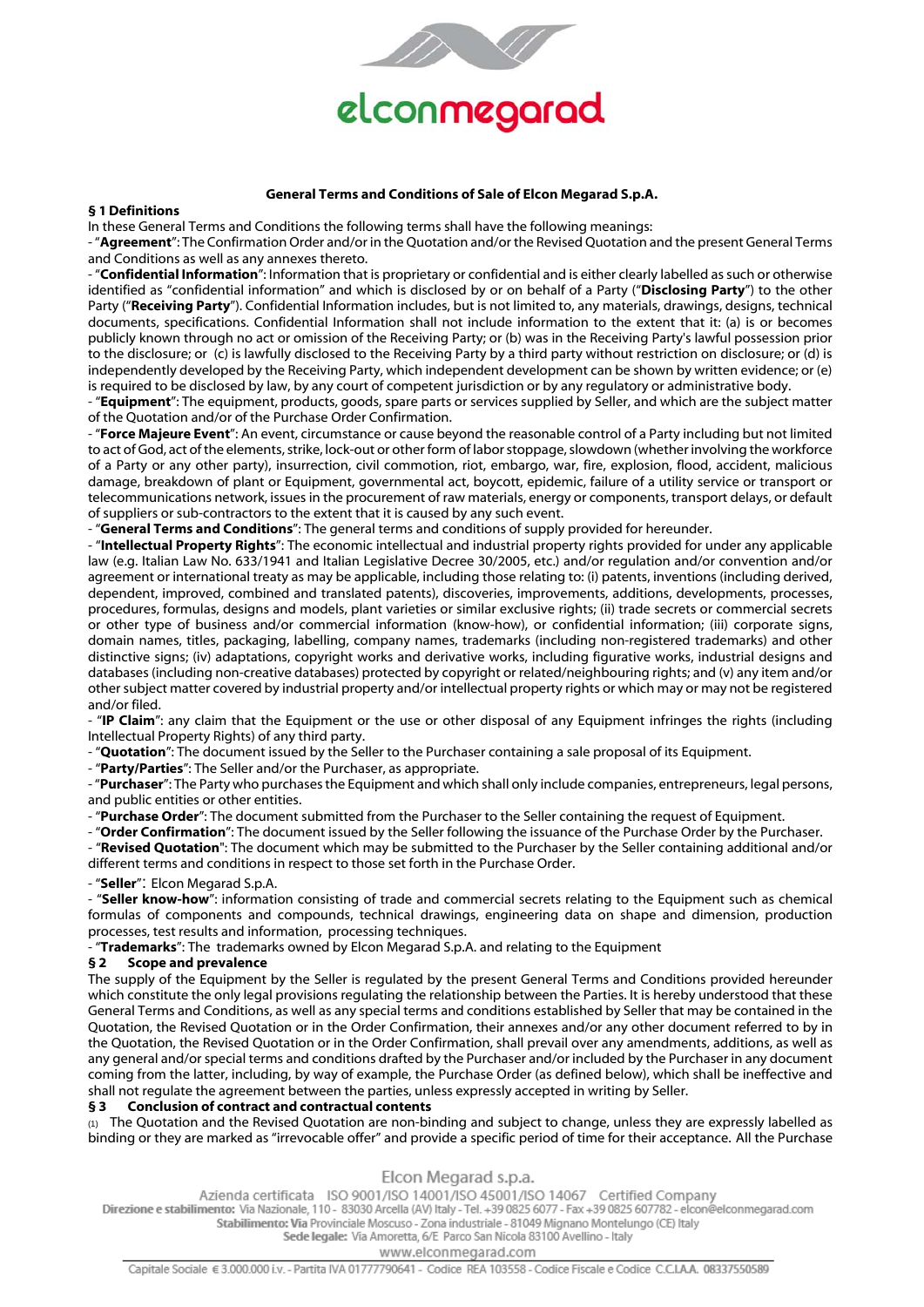

Orders are subject to written acceptance by the Seller by way of the issuance of its Order Confirmation. The Seller reserves the right to partially or fully accept or refuse any Purchase Order and to submit to the Purchaser a Revised Quotation which may include any additional or different terms and conditions. It is hereby agreed between the Parties that the silence of the Seller with respect to any term or condition proposed orally and/or in writing by the Purchaser shall not constitute an amendment or waiver to the present General Terms and Conditions (or in the provisions contained in the in the Quotation, the Revised Quotation or in the Order Confirmation).

(2) The Seller will normally inform the Purchaser of the acceptance of the Purchase Order within two (2) weeks from the date of receipt thereof. The Seller shall not be bound by any obligation until the Purchase Order is accepted in writing by the Seller. Acceptance may also take place by way of sending a written Order Confirmation or by initiating the supply or production of the Equipment within the above mentioned 2-week term, and in this event the Seller will promptly confirm it to Purchaser in pursuance of article 1327 of the Italian civil code. The Seller reserves the right to notify the Purchaser within the above mentioned 2-week term in the event that the Purchase Order is rejected.

Quantities, quality and the description of the Equipment are based on the Quotation, the Revised Quotation or on the Order Confirmation. Seller reserves the right to modify the Equipment following and throughout the execution of the Agreement, insofar as such modifications are customary, reasonable and minor, or are necessary in order to comply with legal provisions or regulations and the Purchaser is informed accordingly.

As a rule, the Equipment is made from first-class raw materials. Nevertheless, the Seller disclaims any warranty with respect to the chemical resistance and the physical properties of the Equipment. Customary deviations from the provided samples are unavoidable, particularly in relation to hardness, color and dimensions. Seller also disclaims any warranty regarding the above characteristics, provided that such deviations are not unreasonable and do not impair the contractually defined purpose.

The content, dimensions and weight data set out in the Quotation, the Revised Quotation and the Order Confirmation concerns average values and may correspondingly differ from the specific nature of the material processed. Such quantity deviations are deemed to be mutually accepted by the Parties insofar as these are not unreasonable for the Purchaser. This assumption cannot usually be made in relation to deviations above 10%. Tolerances in relation to color, surface finish and thickness are accepted by Purchaser if they are within the ranges customary in the trade.

The Purchaser shall indemnify and hold harmless the Seller in respect of third-party claims or actions or requests, including any claim for damages, which are made against the Seller for infringement of copyright or intellectual or industrial property rights or of any other rights in relation to Equipment produced in accordance with the instructions and/or specifications of the Purchaser.

(7) Drawings, samples or models of the Equipment provided by Seller shall bind the Seller only in respect of the external shape and technical design. These drawings, samples or models do not provide any implied statements regarding suitability for a particular purpose and Seller disclaims any other guarantee of conformity. Descriptions, samples, models, depictions, quality designations and advertising claims, etc. may be used by Seller as a marketing tool and shown to Purchaser for demonstrative purposes only and should not be construed by Purchaser as providing any guarantee, including but not limited regarding promised results or level of results, unless the Seller has expressly provided such guarantee in writing.

(8) The delivery to the Seller of raw materials and semi-finished goods for processing or finishing by the Seller shall be performed at the costs and risks of the Purchaser, and this shall include the return delivery of the finished goods to the Purchaser.

(9) Seller shall not be responsible for paying any compensation, damage or reimbursement or other sum for any reason, as a result of damages or loss of the raw materials and semi-finished goods stored by Seller, unless such damage or loss is caused by willful conduct or gross negligence of the Seller.

# **§ 4 Delivery, purchase price and ancillary costs**

(1) Unless agreed otherwise by the Parties, Seller invoices are payable by Purchaser in full without any deduction within thirty (30) days from the invoice date. Seller reserves the right to request alternative payment conditions under specific circumstances (e.g. advance payments or cash before delivery).

(2) Unless the Quotation, the Revised Quotation or the Order Confirmation state otherwise, payment shall be made in Euro and delivery of the Equipment shall be made by Seller Ex Works (EXW) - within the definition of Incoterms®2020 - at Seller's factory. Ex Works Incoterms shall also apply as regards packaging and the applicable rate and payment of statutory valueadded tax.

It is in any case understood that any taxes including, but not limited to, value added tax, federal, state and/or local taxes, other taxes and rights of any nature whatsoever shall be paid and borne by Purchaser, except that any taxes imposed on the Seller's income.

(3) Unless otherwise agreed by the Parties in writing, the Purchaser shall bear any additional costs incurred related to alternative delivery destinations and/or means of transportation.

(4) The minimum net Purchase Order value is € 2.000,00. For orders below this limit, Seller shall apply a handling charge of € 200,00 per Purchase Order.

# **§ 5 Collection, testing and acceptance**

 $(1)$  The collection of the Equipment shall be made by Purchaser or its appointed freight carrier by taking possession thereof at the Seller's factory, once the Seller has informed the Purchaser that the Equipment is ready for collection. The collection of the Equipment shall be made by Purchaser within six (6) weeks from the above-mentioned notice. In the event that the Purchaser does not collect the Equipment within the aforementioned term the Seller shall store the Equipment at the costs and risk of the Purchaser. If, following the grant of a reasonable grace period to the Purchaser, the latter refuses to collect or expressly declares that it does not wish to collect the Equipment, Seller shall be entitled to terminate the Agreement and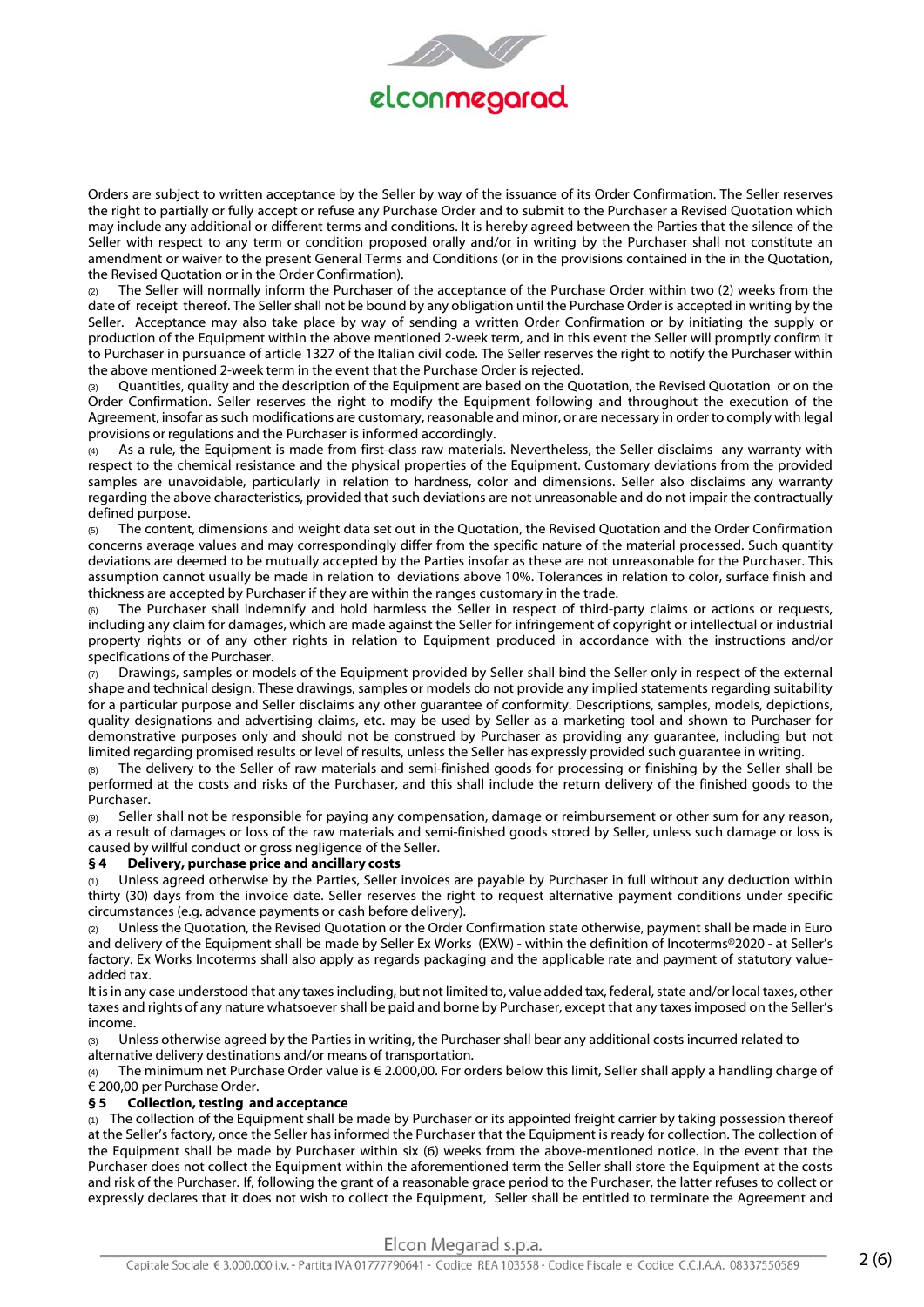

## demand damages.

(2) The Purchaser shall immediately check the Equipment at the time of delivery at the factory of the Seller. The test shall be considered to be positive and the Equipment accepted by Purchaser if: a) the Purchaser attends the test and does not raise any written objections concerning the Equipment once the test has been terminated, or b) the Purchaser collects the Equipment and does not perform the test. In the event that the test is negative and its results are accepted by the Seller, the latter shall take all the necessary measures to ensure that the Equipment is compliant with the Agreement. In the event that such procedure entails substantial changes to the Equipment, a new test shall be performed in accordance with the abovementioned procedures. In such a case, it is agreed that the delivery terms shall be automatically extended for the necessary period in order to allow the execution of further testing activities. Should the Equipment not be delivered Ex Works on the Sellers' factory, the test shall be carried out immediately upon the handing-over of the Equipment to the Purchaser or to the shipment company or to the person named by the customer Purchaser as responsible for the shipment.

(3) Seller will be entitled to make partial deliveries of the Equipment, as long as the Equipment which is delivered can be practically utilized by the Purchaser, the delivery of the remaining Equipment is assured by Seller and the Purchaser is not subjected to significant additional effort or any significant additional costs.

(4) The delivery dates and performance terms shall be expressly specified in the Agreement. Unless otherwise agreed, the stated delivery dates and performance terms are approximate and non-binding on Seller. The compliance by the Seller with delivery dates and terms is determined considering the date when the transfer of risk takes place according to section 6 below.

(5) The specified delivery dates and performance terms shall be valid for all purposes except for Force Majeure circumstances and provided that the Purchaser has complied with all the terms and conditions specified in the Agreement, including:

 the submission by Purchaser of specifications, designs, samples, layouts, approvals, and any other information necessary for the processing of the Purchase Order; and/or

 the submission by Purchaser of testing materials within the deadlines according to the agreed quantities and qualities; and/or

 the execution by Purchaser of the down-payments, advance payments, cash before delivery, and/or the compliance with any relevant payment terms.

It is also agreed that in the event of failure by the Purchaser to timely provide the Seller with information, documentation and/or any materials and/or information and/or approvals necessary for the supply of the Equipment and in the event that the Purchaser somehow causes the delay in the delivery of the Equipment, all the related expenses incurred by the Seller shall be charged to the Purchaser and the Seller shall not be liable for any delay.

(6) The Parties shall not be responsible for any failure or delay in performing their respective obligations or for any loss, cost, damage, expense and penalty whatsoever to the extent this is due to a Force Majeure Event. Notwithstanding the foregoing, a Party's inability to make payment due to lack of funds shall not be considered a Force Majeure Event. On the occurrence of a Force Majeure Event, the Party affected shall promptly give written notice to the other, and shall be excused from performance of the affected obligations for so long as the Force Majeure Event and the effects thereof continue. The Party affected shall make all reasonable efforts to remove the Force Majeure Event as promptly as reasonably practicable and shall resume performance of its obligations hereunder forthwith upon the cessation of such Force Majeure Event and the effects thereof. If performance is still delayed or prevented by a Force Majeure Event after the expiry of six (6) months from the date of first delay or prevention, either Party may terminate the Agreement for convenience by written notice to the other Party and without any obligation to pay damages to the other Party as a consequence of such termination. Delivery dates and performance terms shall also be extended by that time period during which the Purchaser fails to fulfil its duties of cooperation required for the performance of the Agreement. the aforementioned provisions also apply if such events occur at a point in time in which Seller is already in default of performance.

 $(7)$  Any Purchaser's requests of grace periods in performing Purchaser's obligations must be issued by the latter in writing and accepted by the Seller in writing in order to be valid. Seller shall not liable for any damages caused by delay in the event that such delay is due to slight negligence on the part of the Seller or of its vicarious agents or employees. The Purchaser's delay or non-compliance with payments shall entitle Seller to delay or suspend the delivery of the Equipment and Seller shall in no event be liable for such delay or suspension.

(8) Unless the Parties have otherwise agreed in writing, the costs for the insurance of the Equipment shall be borne by the Purchaser.

## **§ 6 Transfer of risk**

In the event that the Equipment is delivered on Seller's factory pursuant to Sections 4 and 5 above, the risk of the damage to and loss of the Equipment passes to the Purchaser at the time at which Seller notifies the Purchaser that the Equipment is ready for collection. In the event that the Equipment is not delivered on Sellers' factory, the transfer of risk on the Purchaser takes place upon the handing-over of the Equipment to the shipment company or to the person named by the Purchaser as responsible for the shipment.

If Seller chooses the shipment mode, shipment route or the entity responsible for the shipment, Seller shall not be liable for any delay or damage or loss to the Equipment or for any other damages or loss arising therefrom.

## **§ 7 Delay and payment**

(1) Any objections of the Purchaser relating to the invoicing must be communicated in writing to the Seller within fifteen (15) days from the date of the invoice. In the absence of any objections raised in writing by the Purchaser within such term of fifteen (15) days, the invoice shall then be considered as being accepted by the Purchaser.

(2) In the event that the payment is not made within the agreed terms, the Seller shall have the right to charge to the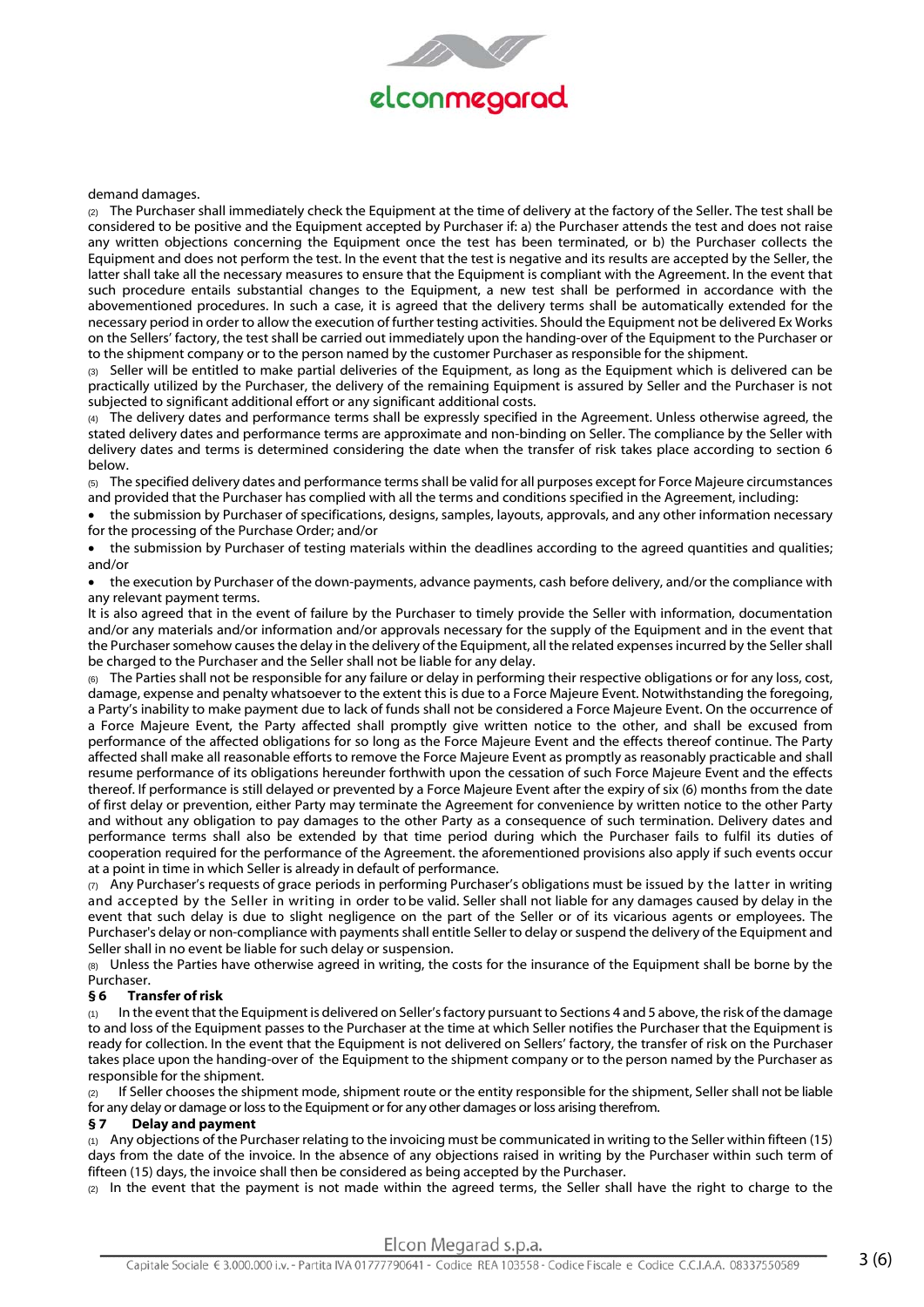

Purchaser interest at the rate of 8% over the applicable base interest rate or the highest rate allowed by law upon any amounts, without being required to give notice to the Purchaser about its breach of the payment terms. Seller reserves the right to claim that it has suffered additional damages.

(3) It is expressly agreed that if the Purchaser does not pay and/or delays a payment or even a single instalment, the Seller shall be automatically entitled to:

request immediate payment of any residual amount or any outstanding amount due by Purchaser;

 request the refund of all the expenses incurred for the recovery of said amounts, including but not limited to attorneys' fees and court costs, save the right to claim compensation for any further damages which may have been incurred;

suspend any delivery and terminate the Agreement for Purchaser's breach with immediate effect.

(4) If the Purchaser does not pay and/or delays a payment of any amount after the Equipment has been delivered, the warranties provided by Seller on the Equipment shall cease and have no legal effect until such time that Purchaser has cured all payment defaults including any applicable penalties and interest. In any case the warranty period shall continue to run.

(5) Seller reserves the right to claim additional damages due to the delay.

(6) If following the granting by the Seller of a reasonable grace period to the Purchaser, the latter fails to collect or expressly declares that it does not wish to collect the Equipment, Seller shall be entitled to terminate the Agreement and demand damages.

# **§ 8. Intellectual Property**

(1) The entire rights, title, interest and the ownership of the Intellectual Property Rights regarding the Equipment, including the Seller's know-how, shall remain vested in and be owned exclusively by the Seller. The Purchaser shall not acquire any Intellectual Property Rights concerning the Equipment. The provisions of this General Terms and Conditions shall not attribute to the Purchaser and cannot be construed as attributing to the Purchaser any license over the Intellectual Property Rights regarding the Equipment, including the Trademarks, which remains the exclusive property of the Seller. In any case, Purchaser shall use the Trademarks only in the manner required or authorized and permitted in writing by Seller and only in connection with the performance of the Agreement. Purchaser shall not remove or alter any of Seller's or other third party's trademarks, tradenames, service marks or logos affixed to or included with the Equipment.

(2) The Purchaser shall promptly give notice in writing to the Seller in the event that it becomes aware of any IP Claim. In the event of any such IP Claim, the Purchaser shall:

 grant the Seller the right to assume sole authority for the conduct of the defense or settlement of such IP Claim or any related negotiations; and

promptly provide all reasonable information and assistance as the Seller may request.

In the defense or settlement of the IP Claim, the Seller may, at its option:

obtain for the Purchaser the right to continue using the Equipment in accordance with the Agreement; or

replace or modify the Equipment so that it become non-infringing; or

 if such remedies are not reasonably available, terminate the Agreement forthwith by notice in writing, refunding the price paid by the Purchaser for the Equipment and without any further liability to the Purchaser.

The Seller shall have no liability in any circumstances if the alleged IP Claim is based on:

specifications or other information/materials provided by the Purchaser;

modifications, repairs or remedial work to the Equipment by anyone other than the Seller;

the combination of the Equipment with products not manufactured by the Seller; or

use or maintenance of the Equipment not in compliance with the instructions of the Seller.

(3) The foregoing are the Purchaser's sole and exclusive rights and remedies, and the Seller's entire obligations and liability, in the event of any IP Claim notified under this article.

# **§ 9. Confidentiality**

(1) The Receiving Party undertakes and agrees with the Disclosing Party as follows: i) To take all necessary steps to hold Confidential Information in confidence; ii) Not to use or permit the use of all or any part of the Confidential Information except for the administration and implementation of the Agreement; iii) To disclose the Confidential Information only to its group member's officers, employees and agents having a need-to-know for the administration and implementation of this Agreement; and iv) Not to disclose, transmit, communicate or make available the Confidential Information to any other third party and not to permit any of the foregoing. The Receiving Party agrees that each officer, employee and agent having access to Confidential Information will be advised as to the confidentiality of such Confidential Information and will act in a manner to effect full compliance with the terms of this Agreement. The Receiving Party shall be responsible for any breach by any such officer, employee and agent.

(2) The Receiving Party further agrees to return to Disclosing Party, upon written request, all and any physical embodiments or electronic versions of Confidential Information disclosed under this Agreement.

(3) This Agreement will be kept confidential by the Parties. Accordingly they will not be disclosed in whole or in part by any Party to any third parties (except as may be required by law) without the prior written permission of the other Party.

 $(4)$  The Parties acknowledge and agree that they are not entitled to make any announcement or publication regarding this Agreement or their relationship under it without the other Party's prior written consent.

 $(5)$  Without prejudice of article 9 (6) The obligations of confidentiality above shall survive termination for any reason or cause of this Agreement for a period of five (5) years.

(6) The Purchaser acknowledges that Seller Know-How is protected as a secret and represents a significant economic value for the Seller which has taken appropriate measures in order to ensure its secrecy. If during the execution of the Agreement the Purchaser becomes aware of Seller Know-How, the Purchaser undertakes: i) to keep secret and not to disclose the Seller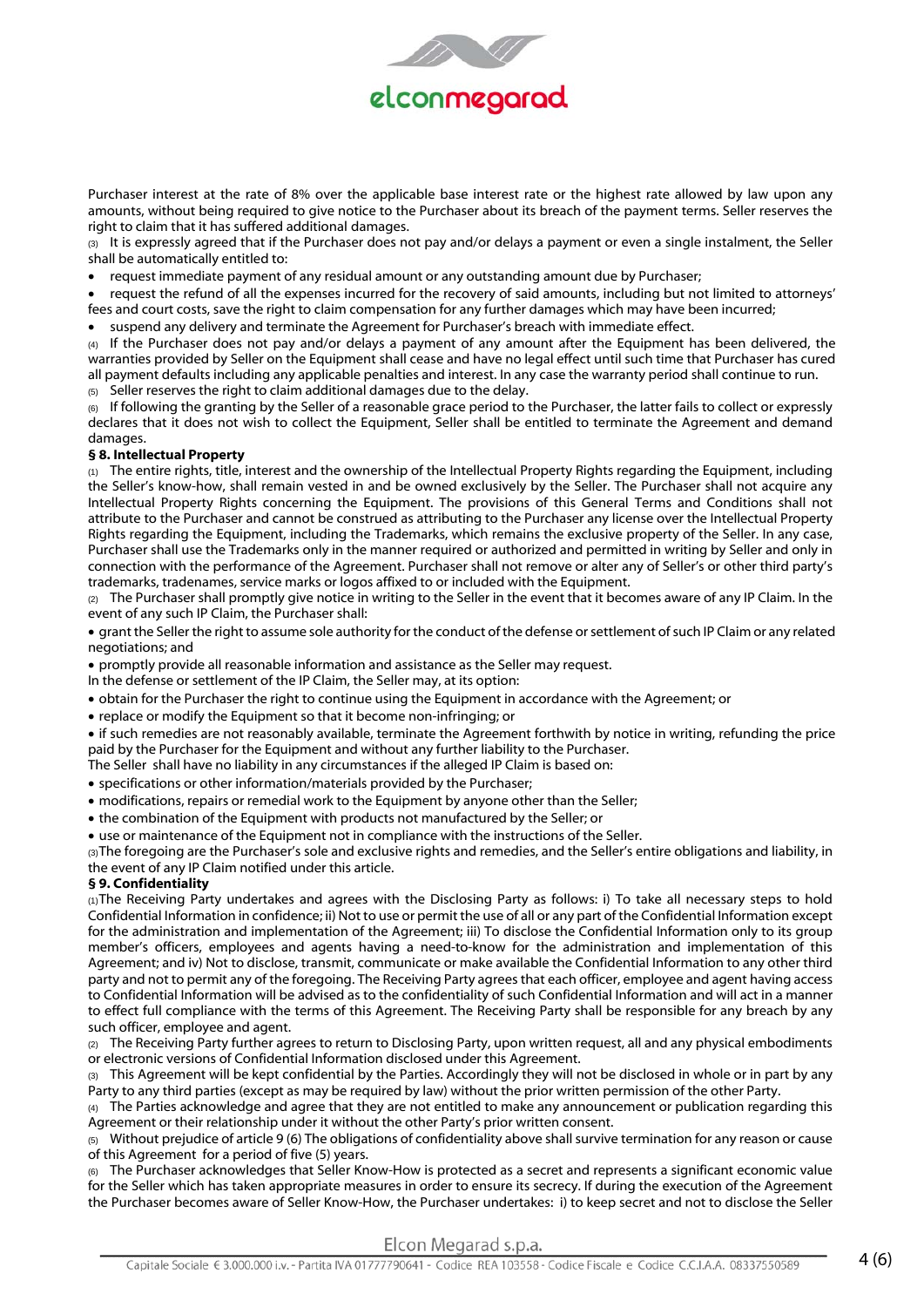

Know-How to third parties, as well as not to disclose, copy, reproduce or distribute it by any means, directly or indirectly, and to fulfill the secrecy obligation so that Seller Know-How maintains, even after the termination of the Agreement for whatever reason or cause, its secrecy requirement, as stated by the applicable laws, including Art. 98 of the Legislative Decree dated 10 February 2005 n. 30, Article 39, paragraph 2, of the TRIPs-Trade Related Aspects of Intellectual Property Rights Agreement ratified by Italy with the Law no. 747/1994 and the EU Directive 2016/943 dated 8 June 2016; ii) not to use Seller Know-How for purposes other than those provided for in the Agreement and in any case those authorized in writing by the Seller; iii) to implement all security measures (legal, organizational, IT and physical) to protect Seller's Know-How - including those that may be requested from time to time by the Seller itself - from disclosure, loss, destruction or theft; iv) at any time to promptly destroy and at its own expenses, at the request of the Seller, all copies of documents in its possession (either on paper or in electronic form) containing Seller's Know-How by giving subsequent written confirmation to the Seller. The provisions of this article or the Agreement do not attribute to the Purchaser and cannot be construed as attributing to the Purchaser any license or right to use, reproduce, develop or exploit the Seller Know-How, which remains the exclusive property of the Seller. The terms and conditions set forth in this Article shall prevail over any conflicting provisions in the Agreement.

# **§ 10 Warranty**

(1) Seller warrants that the Equipment is free of material defects that significantly impair the contractual use, and that they are not encumbered with third-party rights that interfere with the contractual use.

 $(2)$  The Seller undertakes to repair or replace, at its discretion, or to appoint a third authorized party to repair or replace any Equipment supplied to the Purchaser in the event that a defect is discovered in the materials or in the manufacturing, in a condition of ordinary and correct use and maintenance, for a period of 12 (twelve) months from the installation of Equipment – being understood that such warranty period shall not exceed 18 (eighteen) months from the delivery of the Equipment - , and further provided that:

 the Equipment has been used for the purpose for which it was intended and that it has been used or handled in accordance with the operating instructions;

- the Purchaser has inspected the Equipment promptly following their delivery;
- written notice of the defect is immediately delivered to the Seller upon its discovery;

 the Equipment has not been repaired or modified by anyone other than the Seller or any third authorized party so appointed;

- the defect is not attributable to Purchaser;
- the Purchaser has not breached any of its payment obligations with respect to such Equipment.
- The Equipment has not been improper handled, excessive used, inappropriately used or a Force Majeure Event" occurs.

(3) The guarantee shall not be extended to those parts which are subject to ordinary wear and tear, and to those damages caused by inexperience or negligence of the Purchaser, nor shall it include damages caused by an incorrect use or the use in unsuitable environments in breach of the instructions supplied by the Seller, or by using materials different from those supplied during the operational testing activities (if any). The return to the Seller of any products by the Purchaser shall not be deemed as an acknowledgement of the Seller in regard of the claimed defect. The Purchaser shall not be entitled to delay, withhold and/or set off the payment of any Equipment or other goods which are the subjects of a guarantee claim.

(4) Seller's liability for defects in the Equipment is strictly limited to the foregoing guarantee and Seller expressly disclaims any implied guarantee or warranty to the full extent permitted by law.

(5) In relation to the repair or replace of the Equipment, the Purchaser shall bear any additional costs arising from any relocation of the Equipment to a location different from the place at which it was used by Purchaser

## **§ 11 Liability/disclaimer**

(1) Seller's contractual and non-contractual liability to pay damages is limited to the following extent:

(2) IN NO EVENT SELLER BE LIABLE FOR LOSS OF PROFIT OR ANY INDIRECT, SPECIAL OR CONSEQUENTIAL DAMAGES AND LOSSES IN CONNECTION WITH ITS PERFORMANCE UNDER THIS AGREEMENT OR ANY BREACH THEREOF (INCLUDING WITHOUT LIMITATION, DAMAGES RESULTING FROM LOSS OF USE, LOSS OF PROFITS, INTERRUPTION OR LOSS OF BUSINESS, LOST GOODWILL, LOST REVENUE AND LOST OPPORTUNITY).

The foregoing limitations of liability shall not apply in case of willful intent or gross negligence.

(4) In any case the total aggregate liability of the Seller to the Purchaser under the Agreement or otherwise shall not exceed the 20% (twenty percent) of the purchase price of the Equipment in relation to which the event causing the damages occurred.

## **§ 12 Retention of title**

(1) Without prejudice of the provision of article 6 (1) the property of the Equipment will pass to the Purchaser only once all of conditions set forth by the Agreement have been fulfilled by Purchaser, the price of the Equipment has been entirely paid by Purchaser, and provided that no claims are pending against the Purchaser (including but not limited to ancillary claims, payment of default interest and of any compensation claims).

 $(2)$  The Purchaser shall assign to Seller in advance all credits which may arise from the Equipment or related thereto, and such assignment shall be made for the amount of the total invoice total related to the Equipment (including value-added tax). Purchaser shall remain entitled to collect the assigned credits as part of its normal business dealings. In the event that the Equipment is modified or combined with goods or materials belonging to third parties, Seller shall become co-owner of such goods. The same provision applies if the Equipment which is subject to retention of title is inextricably combined with other goods. The retention of title and the resale authorization likewise apply to the modified good.

In relation to any enforcement proceedings regarding the Equipment, including attachment orders, the Purchaser shall promptly inform any third party and/or creditors concerned about the ownership over the Equipment or goods subject to

Elcon Megarad s.p.a.